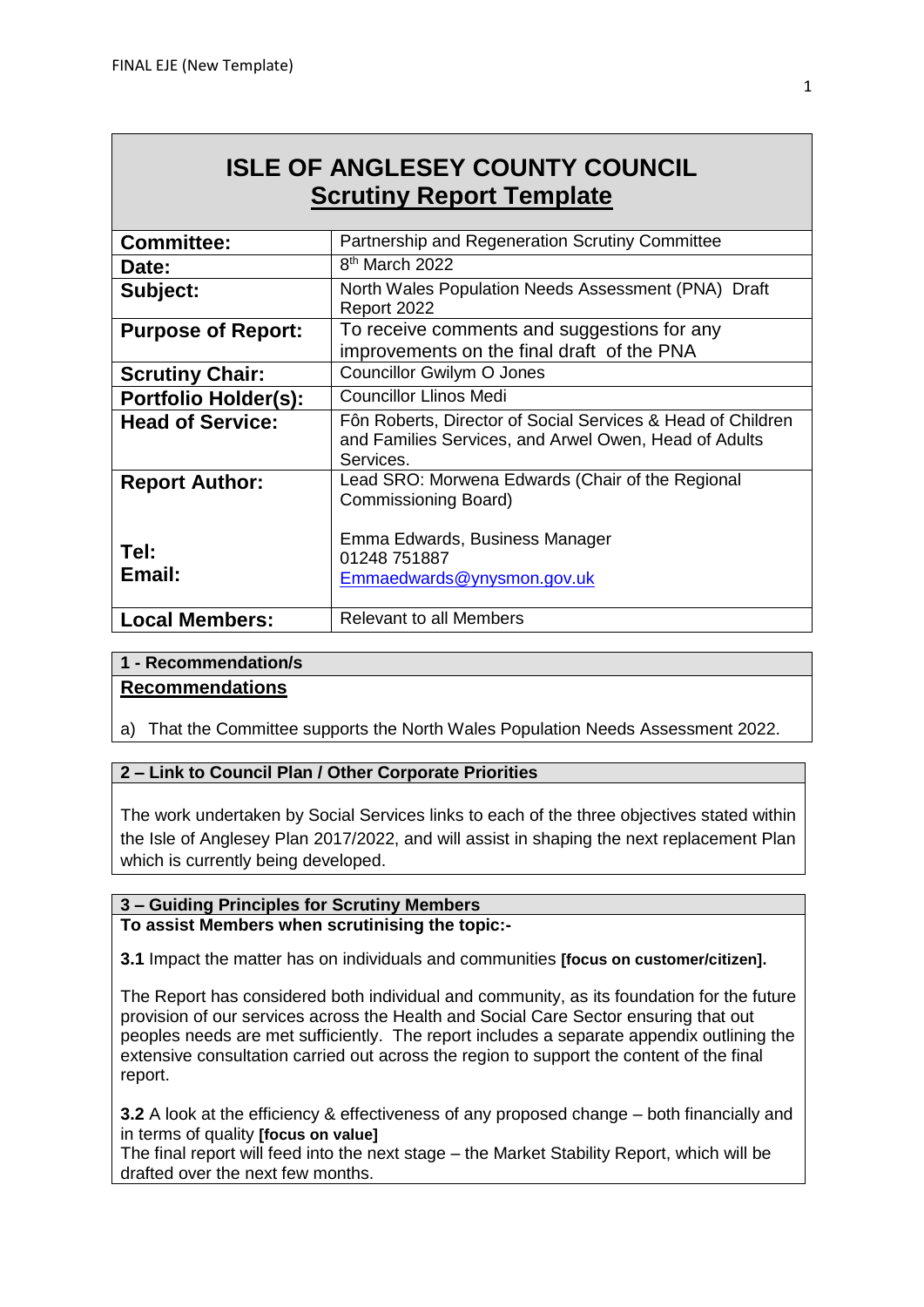#### **3.3** A look at any risks **[focus on risk]**

**3.4** Scrutiny taking a performance monitoring or quality assurance role **[focus on performance & quality]**

**3.5** Looking at plans and proposals from a perspective of:

- Long term
- **Prevention**
- **Integration**
- Collaboration
- Involvement

## **[focus on wellbeing]**

The report has been compiled as a collaborative document across the North Wales Region, and will assist in developing the future pathway for our services across the region.

#### **4 - Key Scrutiny Questions**

It is recommended that members consider:

**4.1** Does the Report adequately reflect the population needs across north Wales?

**4.2** What is the purpose of the Population Needs Assessment and what plans are in place to use the Assessment in planning future services?

**4.3** To what extent is the information gathered a fair reflection of the care and support needs assessment of the population on Ynys Môn?

**4.4** What is the relationship between the Population Needs Assessment and the Wellbeing Assessment by the Public Services Board?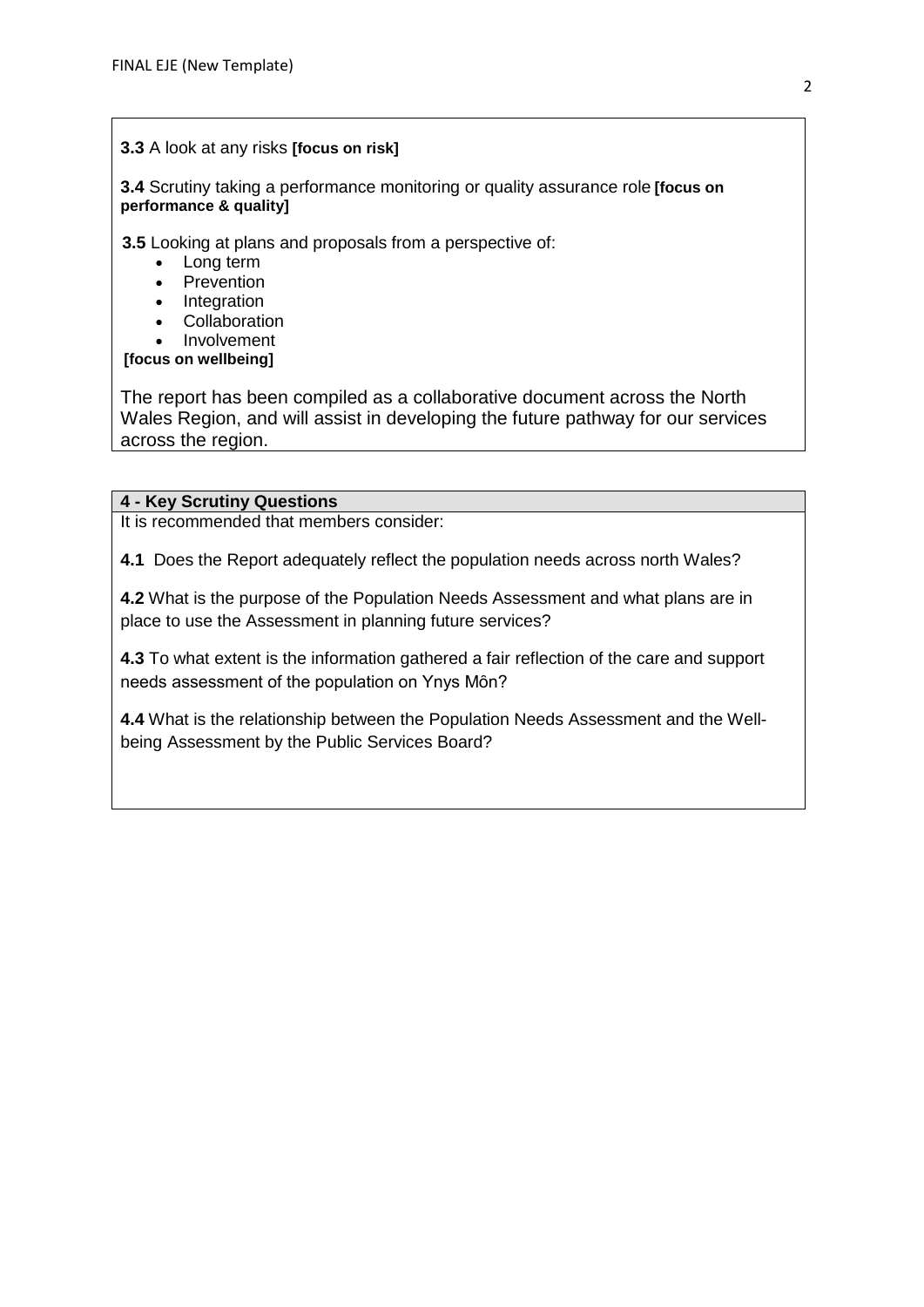#### **5 – Background / Context**

#### **Purpose:**

To provide an overview of the North Wales Population Needs Assessment 2022 which has been produced as a requirement of the Social Services and Well-being (Wales) Act 2014.

## **Background:**

Section 14 of the Social Services and Wellbeing Act (2014) requires local authorities and health boards to jointly assess:

- a) The extent to which there are people in a local authority's area who need care and support
- b) The extent to which there are carers in the local authority's area who need support
- c) The extent to which there are people in a local authority's area whose needs for care and support are not being met
- d) The range and level of services required to meet the care and support needs of people in the local authority's area
- e) The range and level of services required to achieve the purposes in Section 15(2) (preventative services) in the local authority area
- f) The actions required to provide the range and level of services identified in accordance with paragraphs (d) and (e) through the medium of Welsh

The report must cover as a minimum the following themes / groups:

- Children and young people
- Older People
- Health, Physical Disability and Sensory Impairment
- Learning Disabilities (Children and Adults)
- Autism
- Mental Health
- **Carers**

Within the assessment regard has also been given for secure estate,

homelessness and veterans. The assessment has been guided by the requirements set out in the code of practice for population needs assessment and has given due regard to other duties and policies that have a significant impact on the groups listed. Each chapter contains an assessment of;

- The Welsh language (the 'active offer')
- Equalities and Human Rights
- Socio-economic considerations
- Impact of COVID-19 pandemic
- Safeguarding considerations
- Violence Against Women, Domestic Abuse and Sexual Violence
- Social Value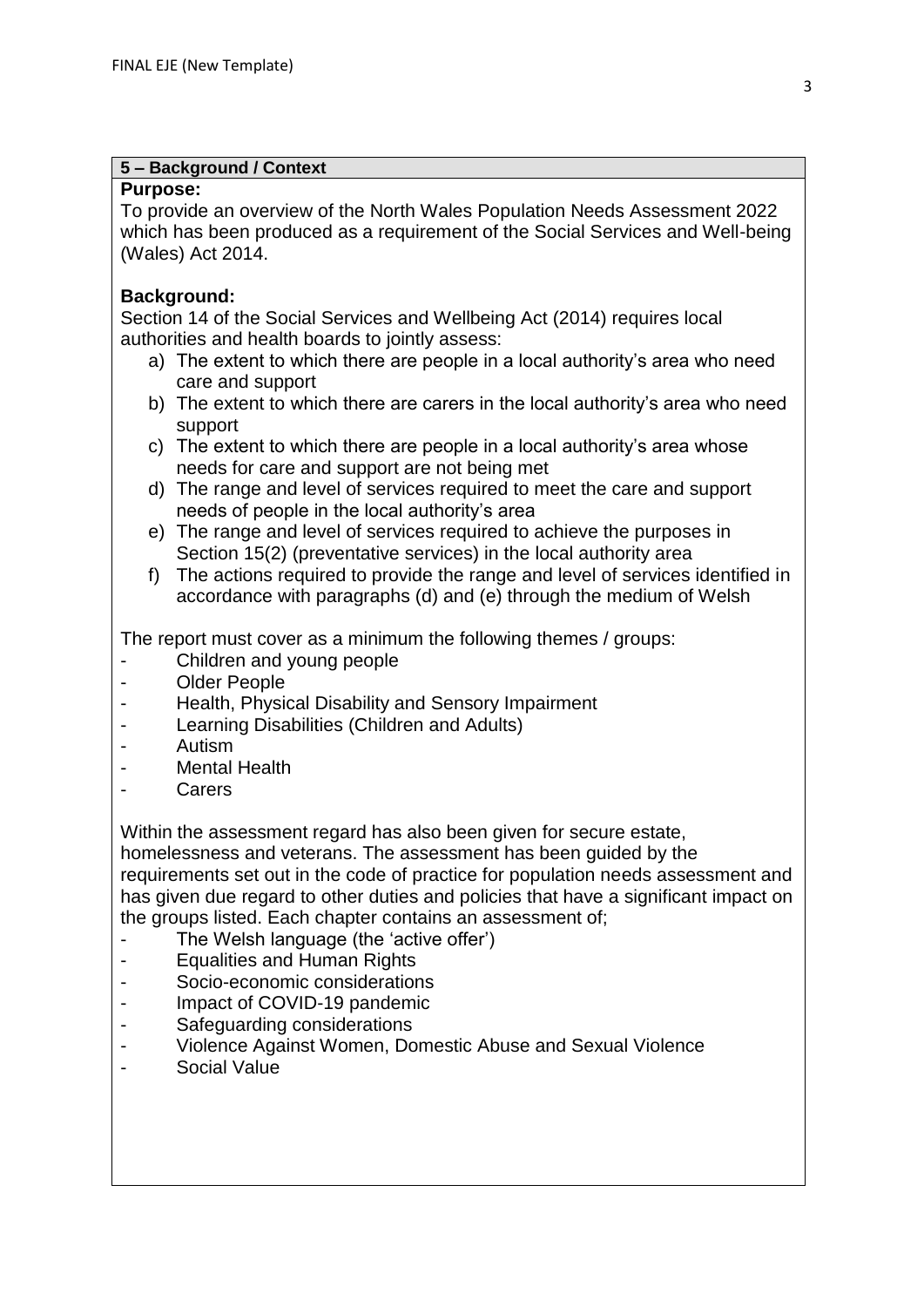The population assessment report was engagement led. They key issues and themes identified are based on feedback from staff, partner organisations, service users and the general public to identify strategic needs for care and support. This included information from existing commissioning strategies and needs assessments. The project team collected evidence to challenge these hypotheses through data analysis, background literature reviews, service reviews and additional focussed local engagement work.

The requirement to produce an accessible, regional report in a short timescale has limited what can be included. The report provides an evidence base to support organisations and services across the region, specifically it is to be used for strategic planning cycles underpinning the integration of services and support partnership arrangements.

The report takes a regional focus but will be a useful tool for planners and commissioners in local authorities and health. There is still a need for a local vision and plan for services in each area. Going forward the partnership would seek to continue the work of the needs assessment to ensure that assessing the needs of our populations is an ongoing process.

A single regional report must be produced for the North Wales Region and be approved by Full Council for each of the local authority areas (Gwynedd, Ynys Mon, Conwy, Denbighshire, Flintshire and Wrexham) and the Board of the Local Health Board.

The report must be published no later than April 2022. The report will be published on all local authority websites, the health board website and the regional partnership website in both English and Welsh. Summary reports, children and young people and other accessible formats will also be made available. A copy of the report will be submitted to Welsh Ministers.

#### **What consultations have been carried out?**

The North Wales Social Care and Wellbeing Services Improvement Collaborative set up a regional steering group to lead the work for the technical, engagement, data and other theme-based groups to lead on specific tasks. Membership of the groups is from each North Wales local authority, Betsi Cadwaladr University Health Board (BCUHB), Public Health Wales and other parties with an interest in the needs assessment such as officers for the PSBs. A governance structure is attached in appendix 1.

Engagement for the population assessment included: a questionnaire for organisations that asks for their views and evidence; a facilitator's guide for partners to use to run discussion groups with service users; workshops with staff and councillors organised by each local authority. A total of 350 questionnaire responses were received during the consultation, the feedback received is included within the needs assessment. A full consultation report is also available and is appended to the main report.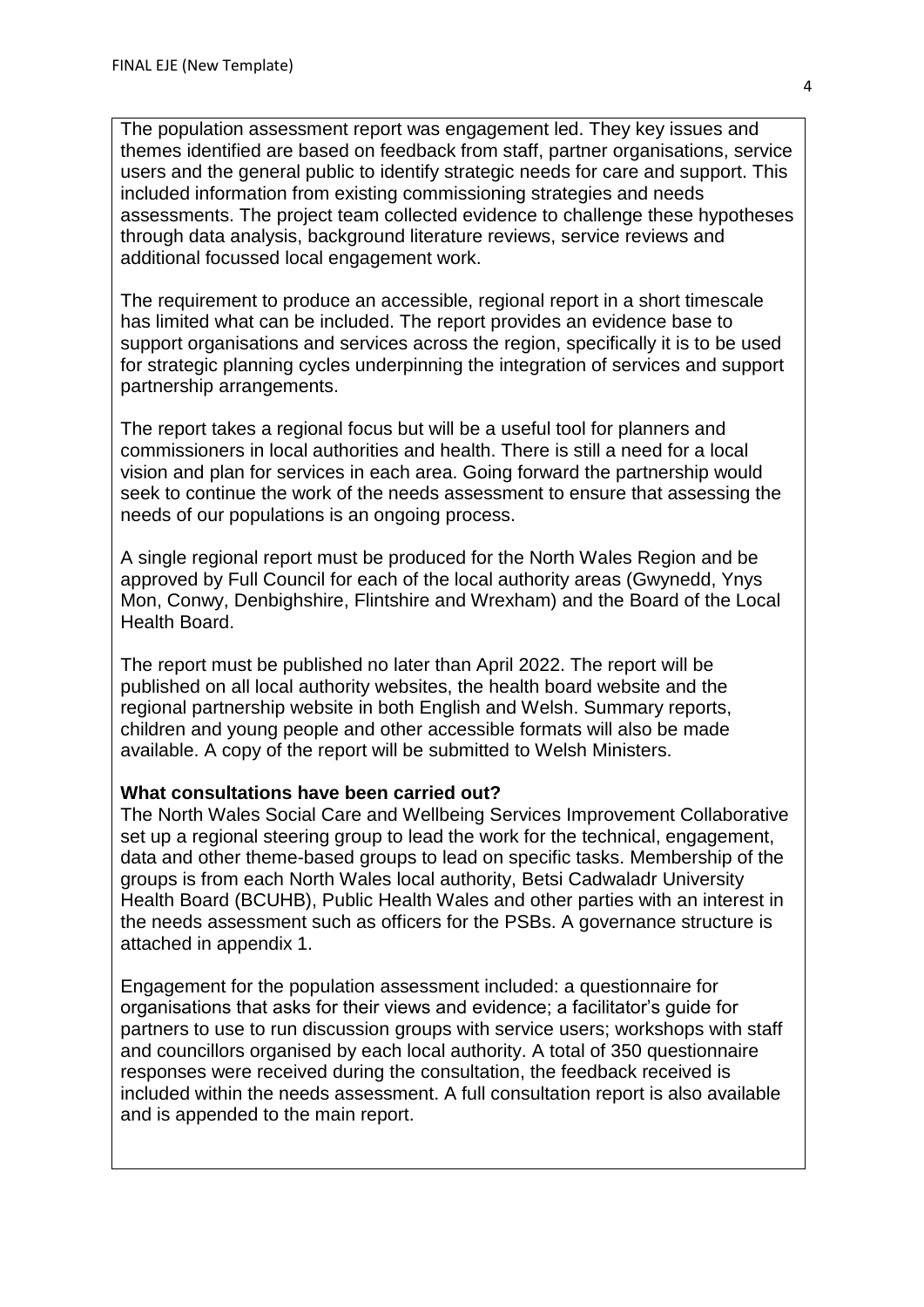A stakeholder map has been produced and reviewed listing all the population groups who may need care and support services to ensure that as many people as possible have the opportunity to have their say. This includes engagement with hard to reach groups.

A copy of the Consolation Report can be found in the Appendix.

## **How does the decision contribute to the corporate priorities?**

The population needs assessment contributes to regional and local level strategic planning cycles, consequently this will support the local authorities corporate priorities that are linked to the health and social care needs of its resident population.

In addition to the requirement to assess the care and support needs of the population there is a further requirement for local authorities and health boards to assess the sufficiency of the care and support provide to meet the needs of the population in the form of a Market Stability Report. This includes an assessment of the stability of the market for regulated care and support services. Following the publication of the population needs assessment a market stability report will be prepared and published in 2022.

A Well-being Assessment must be produced as a requirement of the Well-being of Future Generations (Wales) Act 2015 by each Public Service Board in a similar timescale to the Population Assessment. The population assessment considered the care and support needs of the population while the Well-being Assessment covers prosperity, health, resilience, equality, vibrant culture, global responsibility and cohesive communities. There is overlap between the two so the project team for the population needs assessment are liaising with officers for the PSBs about the progress of the needs assessment and Well-being assessments and sharing information where necessary.

The next phase of the project will involve using the population assessment to develop an area plan for the region. Future work on the area plan may involve further research and consultation to explore priority areas in more depth before agreeing which areas to prioritise for regional work. The area plan is to be developed and published in 2023.

## **Resource implications / Chief Finance Officer Statement**

The North Wales Social Care and Wellbeing Services Improvement Collaborative has funded the regional project which has included 2 x regional project managers to support the development of the population needs assessment. Associated costs, such as translation and for specialist engagement was also funded by the partnership.

There has been a cost to the local authorities, BCUHB and Public Health Wales in staff time and resource to support the project. This includes staff to carry out engagement work with the public, service users, staff and elected members and staff to support the analysis and writing of the report. The majority of this work took place between April 2021 and December 2021 for the population needs assessment.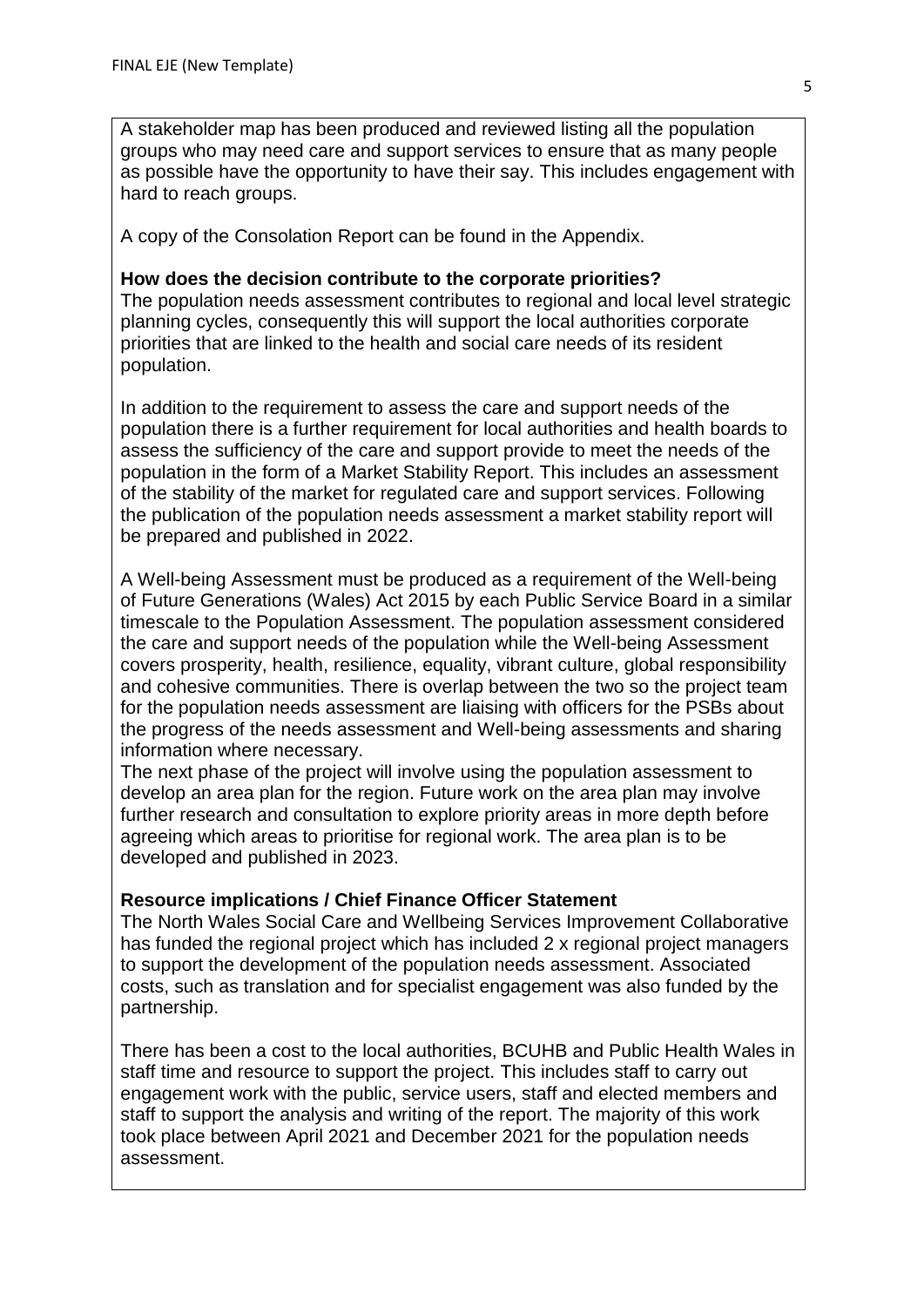Going forward the population needs assessment will identify regional and local priorities, it may be the case that these priorities require some level of investment at either regional or local level.

#### **Risks and Impact Assessment**

It will not be possible gain approval from all six councils and the Board of BCUHB in time to publish by April 2022. To mitigate the project team, aim consult as widely as possible before the approval process.

#### **Anglesey Timetable**

It is proposed that the report is shared with the following committees: Senior Leadership Team - 28/2/22 Corporate Scrutiny Committee - 8/3/22 Executive Committee – 9/3/22 Full Council - 11/3/22

#### **6 – Equality Impact Assessment [including impacts on the Welsh Language]** Not Applicable.

Welsh Government have removed the requirement for an EQIA on the needs assessment as a report in itself. The needs assessment is inclusive of equalities, human rights and socio-economic analysis and research pertaining to each of the groups included within the needs assessment.

**6.1 Potential impacts on protected groups under the Equality Act 2010**

**Yes, one of the aims of the report.**

**6.2 Potential impacts on those experiencing socio-economic disadvantage in their lives (strategic decisions)**

**Yes, one of the aims of the report.**

**6.3 Potential impacts on opportunities for people to use the Welsh language and treating the Welsh language no less favourably than the English language**

**Considered within the report.**